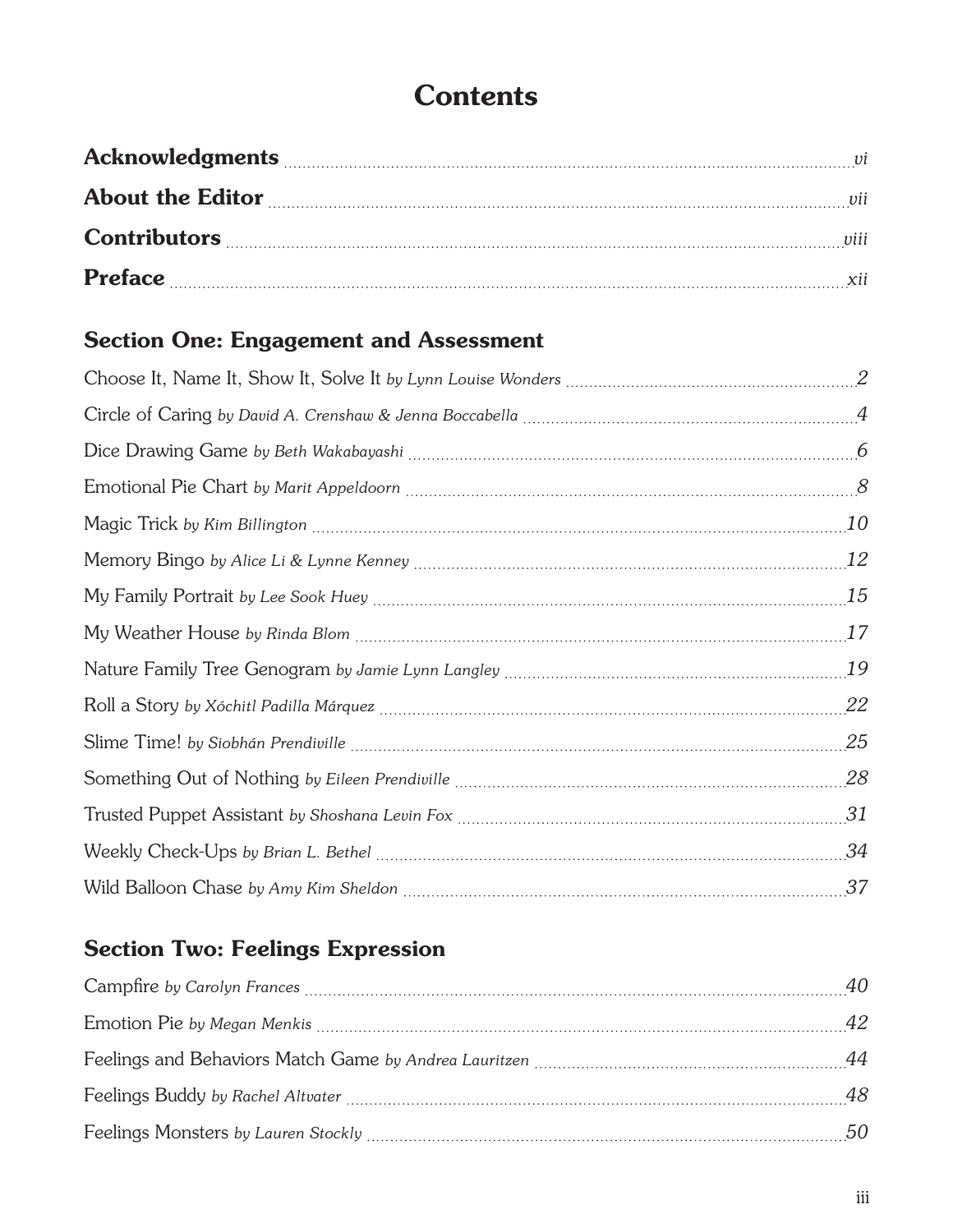| 52 |
|----|
|    |
|    |
|    |
| 62 |
| 66 |
| 70 |
| 73 |
| 75 |
| 77 |
| 79 |
|    |
|    |
|    |
| 91 |

#### Section Three: Social Skills

## Section Four: Coping and Anger Management